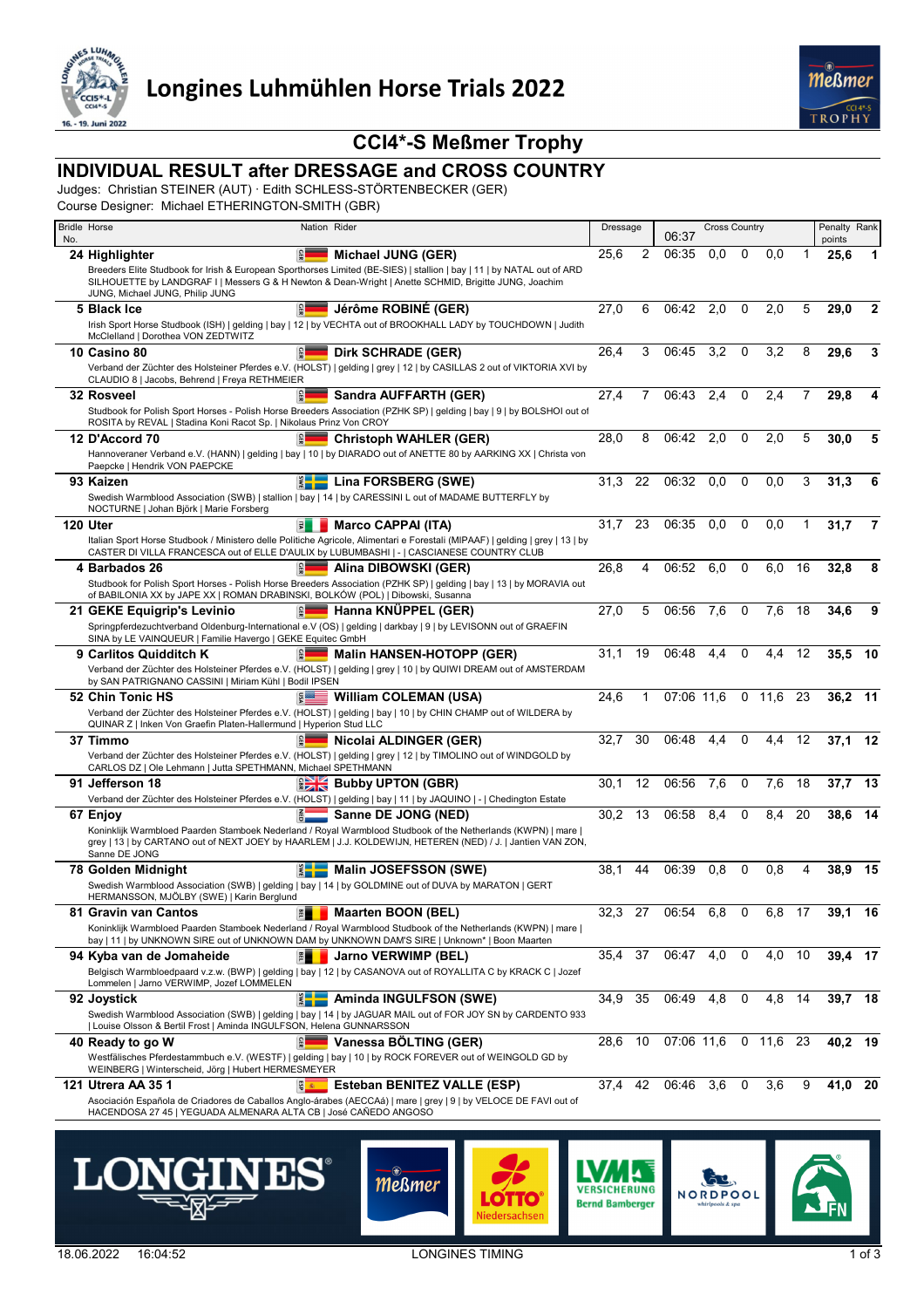



# **CCI4\*-S Meßmer Trophy**

# **INDIVIDUAL RESULT after DRESSAGE and CROSS COUNTRY**

Judges: Christian STEINER (AUT) · Edith SCHLESS-STÖRTENBECKER (GER)

Course Designer: Michael ETHERINGTON-SMITH (GBR)

|     | <b>Bridle Horse</b>                                                                                                                                                                                                                                                                                                                | Nation Rider                                                                                                                                                                                                        | Dressage |     | <b>Cross Country</b><br>06:37 |     |             | Penalty Rank  |    |                |      |
|-----|------------------------------------------------------------------------------------------------------------------------------------------------------------------------------------------------------------------------------------------------------------------------------------------------------------------------------------|---------------------------------------------------------------------------------------------------------------------------------------------------------------------------------------------------------------------|----------|-----|-------------------------------|-----|-------------|---------------|----|----------------|------|
| No. | $\frac{2}{3}$ - $\frac{1}{2}$<br>116 Techno                                                                                                                                                                                                                                                                                        | Anna FRESKGÅRD (SWE)                                                                                                                                                                                                | 33,0     | -31 | 06:58                         | 8,4 | 0           | 8.4           | 20 | points<br>41,4 | -21  |
|     |                                                                                                                                                                                                                                                                                                                                    | Swedish Warmblood Association (SWB)   gelding   chestnut   13   by HIP HOP out of TATTI by ZWIFT 690   LENA                                                                                                         |          |     |                               |     |             |               |    |                |      |
|     | VIKMAN (SWE)   Sophia ERICSSON                                                                                                                                                                                                                                                                                                     |                                                                                                                                                                                                                     |          | 43  |                               |     | 0           | 4.0           | 10 |                |      |
|     | 剛<br>79 Google van Alsingen                                                                                                                                                                                                                                                                                                        | <b>Senne VERVAECKE (BEL)</b><br>Koninklijk Warmbloed Paarden Stamboek Nederland / Royal Warmblood Studbook of the Netherlands (KWPN)   mare                                                                         | 37,9     |     | 06:47                         | 4,0 |             |               |    | 41,9           | -22  |
|     | <b>BVBA Alsingen</b>                                                                                                                                                                                                                                                                                                               | chestnut   11   by WATCH ME out of PINOT BRUN VH PANNEHOF by FOREVER   T. MAGNUS, MERCHTEM (BEL)                                                                                                                    |          |     |                               |     |             |               |    |                |      |
|     | g a<br><b>99 Milana 23</b>                                                                                                                                                                                                                                                                                                         | Esteban BENITEZ VALLE (ESP)                                                                                                                                                                                         | 40.0     | 46  | 06:49                         | 4,8 | $\mathbf 0$ | 4,8           | 14 | 44,8 23        |      |
|     | Esteban BENITEZ VALLE, José CAÑEDO ANGOSO                                                                                                                                                                                                                                                                                          | Warmblood Breeders Studbook (WBS-UK)   mare   bay   18   by MEDOC out of MORKA by FLEMMINGH   Walker, V.                                                                                                            |          |     |                               |     |             |               |    |                |      |
|     | 107 Santal du Halage<br>訓                                                                                                                                                                                                                                                                                                          | <b>Marco CAPPAI (ITA)</b>                                                                                                                                                                                           | 31,9     | 25  | 07:12 14,0                    |     |             | 0, 14, 0      | 27 | 45,9           | -24  |
|     | D'AUZAY   E.A.R.L. HARAS DU HALAGE, M. ERIC RI   TOLINO PAOLA                                                                                                                                                                                                                                                                      | Stud Book du Cheval Selle Français (SBSF)   gelding     16   by ALLEGRETO out of KERRIA DU HALAGE by ARRA                                                                                                           |          |     |                               |     |             |               |    |                |      |
|     | 74 Fifty Fifty                                                                                                                                                                                                                                                                                                                     | <b>EL Patrick RÜEGG (SUI)</b>                                                                                                                                                                                       | 34,1     | 34  | 07:10 13.2                    |     |             | $0$ 13.2      | 26 | 47,3           | - 25 |
|     | Hannoveraner Verband e.V. (HANN)   mare   darkbay   14   by FIDERTANZ 2 out of MEERFUERSTIN by<br>FRIEDENSFUERST 1   KAI BAUMGARTNER   Angela HÄBERLI                                                                                                                                                                              |                                                                                                                                                                                                                     |          |     |                               |     |             |               |    |                |      |
|     | 57 Clover 15                                                                                                                                                                                                                                                                                                                       | <b>Balázs KAIZINGER (HUN)</b>                                                                                                                                                                                       | 31,1     | 18  | 07:18 16.4                    |     |             | 0, 16, 4      | 29 | 47,5           | 26   |
|     | LANDCAPITOL   Klaus Bockmeyer   Magyar Lovassport Szövetség                                                                                                                                                                                                                                                                        | Springpferdezuchtverband Oldenburg-International e.V (OS)   gelding   chestnut   9   by CARRICO out of LARA by                                                                                                      |          |     |                               |     |             |               |    |                |      |
|     | 111 Shjabrina<br>žH                                                                                                                                                                                                                                                                                                                | <b>Mia HASTRUP (DEN)</b>                                                                                                                                                                                            | 35.4     | 37  | 07:13 14.4                    |     | 0           | 14,4          | 28 | 49,8           | -27  |
|     |                                                                                                                                                                                                                                                                                                                                    | -   mare   bay   16   by BIRKHOF'S GRAFENSTOLZ out of SHJA-NIRAK by BLUE HORS HERTUG   -   MIA HASTRUP<br>Katharina TIETZ (GER)                                                                                     | 38,3     | 45  | 07:06 11.6                    |     |             | 0, 11, 6      | 23 |                |      |
|     | 2 Aspen T<br>Hannoveraner Verband e.V. (HANN)   gelding   bay   12   by CANSTAKKO out of ANAKONDA 40 by SIR                                                                                                                                                                                                                        |                                                                                                                                                                                                                     |          |     |                               |     |             |               |    | 49,9           | -28  |
|     | SHOSTAKOVICH XX   Tietz, Katharina   Tietz, Monika & Katharina                                                                                                                                                                                                                                                                     |                                                                                                                                                                                                                     |          |     |                               |     |             |               |    |                |      |
|     | 41 ACSI Harry Belafonte                                                                                                                                                                                                                                                                                                            | $\frac{2}{9}$ Thierry VAN REINE (NED)                                                                                                                                                                               | 41.0     | 48  | 07:04 10.8                    |     | 0           | 10,8          | 22 | 51,8           | - 29 |
|     | Karl-Heinz & Christa   R. van Reine & S. van Reine                                                                                                                                                                                                                                                                                 | Hannoveraner Verband e.V. (HANN)   gelding   bay   19   by HERALDIK XX out of ZAMIRA by ZAMIRO   Backhaus,                                                                                                          |          |     |                               |     |             |               |    |                |      |
|     | <b>128 Clever Louis</b>                                                                                                                                                                                                                                                                                                            | <b>Bubby UPTON (GBR)</b>                                                                                                                                                                                            | 29,3     | 11  | 07:34 22,8                    |     |             | $0\quad 22.8$ | 32 | 52,1           | 30   |
|     | COR DE LA BRYERE   Louis Sellier   Chedington Estate                                                                                                                                                                                                                                                                               | Verband der Züchter des Holsteiner Pferdes e.V. (HOLST)   gelding   darkbay   12   by CYRKON out of LATIFA 6 by                                                                                                     |          |     |                               |     |             |               |    |                |      |
|     | 83 Heinsgårdens Chillo                                                                                                                                                                                                                                                                                                             | Emilie Lindgren LAUMANN (NOR)                                                                                                                                                                                       | 35.8     | 39  | 07:30 21.2                    |     |             | $0$ 21,2      | 31 | 57,0           | 31   |
|     | CHICA by SOLOS LANDTINUS   HENNING HEIN, RIBE (DEN)   David Lindgren and Emilie Laumann                                                                                                                                                                                                                                            | Danish Warmblood Society / Dansk Varmblod (DWB)   gelding   bay   15   by CANDILLO 3 out of HEINSGARDENS                                                                                                            |          |     |                               |     |             |               |    |                |      |
|     | 34 Viamant du Matz<br>ЕI                                                                                                                                                                                                                                                                                                           | Sandra AUFFARTH (GER)                                                                                                                                                                                               | 31,0     | 17  | 07:42 26.0                    |     | $\mathbf 0$ | 26,0          | 34 | 57,0           | 32   |
|     | VOLTIGEUR LE MALIN   M. ROGER SEVETTE, FEGREAC (FRA)   Croy, Nikolaus Prinz von                                                                                                                                                                                                                                                    | Stud Book du Cheval Selle Français (SBSF)   gelding   chestnut   13   by DIAMANT DE SEMILLY out of HERALINA by                                                                                                      |          |     |                               |     |             |               |    |                |      |
|     | 門<br>84 Honeyblue                                                                                                                                                                                                                                                                                                                  | Julien DESPONTIN (BEL)                                                                                                                                                                                              | 40,6     | 47  | 07:26 19.6                    |     |             | $0\quad 19.6$ | 30 | 60,2 33        |      |
|     | CAPITOL   Didier Hergot   Didier HERGOT                                                                                                                                                                                                                                                                                            | Stud-book sBs, Le Cheval de Sport Belge (SBS)   gelding   chestnut   9   by ROZENPRINZ D out of ANNIE by DUTCH                                                                                                      |          |     |                               |     |             |               |    |                |      |
|     | 115 Targa D<br>$\frac{2}{5}$ $\frac{1}{5}$ $\frac{1}{5}$ $\frac{1}{5}$ $\frac{1}{5}$ $\frac{1}{5}$ $\frac{1}{5}$ $\frac{1}{5}$ $\frac{1}{5}$ $\frac{1}{5}$ $\frac{1}{5}$ $\frac{1}{5}$ $\frac{1}{5}$ $\frac{1}{5}$ $\frac{1}{5}$ $\frac{1}{5}$ $\frac{1}{5}$ $\frac{1}{5}$ $\frac{1}{5}$ $\frac{1}{5}$ $\frac{1}{5}$ $\frac{1}{5}$ | Sofia SJOBORG (SWE)                                                                                                                                                                                                 | 37,1     | 41  | 07:37 24,0                    |     | 0           | 24,0          | 33 | 61,1           | 34   |
|     | -   mare   bay   12   by LUIDAM out of MISS D II   -   Juliet SJOBORG, Sofia SJOBORG                                                                                                                                                                                                                                               |                                                                                                                                                                                                                     |          |     |                               |     |             |               |    |                |      |
|     | 29 Mighty Spring                                                                                                                                                                                                                                                                                                                   | <b>Heike JAHNCKE (GER)</b><br>Hannoveraner Verband e.V. (HANN)   mare   bay   12   by MIGHTY MAGIC out of LASIZ by LANDCLASSIC   Bätje, Jörg                                                                        | 31,2     | 20  | 07:12 14.0 20 34.0<br>1R(15)  |     |             |               | 35 | 65,2 35        |      |
|     | Küst, Carsten & Jahncke, Heike                                                                                                                                                                                                                                                                                                     |                                                                                                                                                                                                                     |          |     |                               |     |             |               |    |                |      |
|     | 22 Grand Prix iWEST                                                                                                                                                                                                                                                                                                                | <b>Nina SCHULTES (GER)</b>                                                                                                                                                                                          | 30,8     | 16  | 07:22 18,0 20                 |     |             | 38,0          | 36 | 68,8           | -36  |
|     | Pferdezuchtverband Baden-Württemberg e.V. (from 2003) (DSP BAD-WÜ)   gelding   bay   15   by BIRKHOF'S<br>GRAFENSTOLZ out of GENOVEVA by GRAFENSTEIN   Franz Sandmaier   Gerhard W. MEYER                                                                                                                                          |                                                                                                                                                                                                                     |          |     | 1R(15)                        |     |             |               |    |                |      |
|     | <b>第二十</b><br>85 Hooney d'Arville                                                                                                                                                                                                                                                                                                  | Lara DE LIEDEKERKE-MEIER (BEL)                                                                                                                                                                                      | 30,2     | 14  | 07:36 23,6 20 43,6 38         |     |             |               |    | 73,8 37        |      |
|     | JET SET DU REZIDAL   Larga SPRL   Five Star Eventers sprl, Larga SPRL                                                                                                                                                                                                                                                              | Stud-book sBs, Le Cheval de Sport Belge (SBS)   mare   grey   9   by VIGO D'ARSOUILLES out of NOONEY BLUE by                                                                                                        |          |     | 1R(9a)                        |     |             |               |    |                |      |
|     | 14 Dark Desire GS                                                                                                                                                                                                                                                                                                                  | Emma BRÜSSAU (GER)                                                                                                                                                                                                  | 33,0     | 32  | 07:32 22,0 20 42,0 37         |     |             |               |    | 75,0 38        |      |
|     | Gehrdau-Schroeder   Brüssau, Jürgen                                                                                                                                                                                                                                                                                                | Hannoveraner Verband e.V. (HANN)   mare   black   13   by DON FREDERICO out of CANTATE by CARISMO   Bernd                                                                                                           |          |     | 1R(14a)                       |     |             |               |    |                |      |
|     | $\mathbb{R}$<br><b>35 Finest Fellow</b>                                                                                                                                                                                                                                                                                            | Elena OTTO-ERLEY (GER)                                                                                                                                                                                              | 32,4     | 28  | 07:37 24,0 20 44,0 39         |     |             |               |    | 76,4 39        |      |
|     | u.Friedrich                                                                                                                                                                                                                                                                                                                        | Rheinisches Pferdestammbuch e.V. (RHEIN)   gelding   darkbay   13   by FIDERTANZ 2 out of SPLENDID SOPHIE by<br>SIR SHOSTAKOVICH XX   OTTO-ERLEY, FRIEDRICH, WARENDORF (G   Elena OTTO-ERLEY, Otto-Erley, Catharina |          |     | 1R(5a)                        |     |             |               |    |                |      |
|     | 86 Hot Cup VH                                                                                                                                                                                                                                                                                                                      | <b>ENGINATION (SWE)</b>                                                                                                                                                                                             | 33,2     | 33  | 07:44 26.8 20 46.8            |     |             |               | 40 | $80,0$ 40      |      |
|     | WL 919   VÄSTRA HOBY STUTERI AB (SWE)   Aminda INGULFSON, Harabiargi AB                                                                                                                                                                                                                                                            | Swedish Warmblood Association (SWB)   mare   bay   13   by BLUE HORS HOTLINE out of CUPEA VH by CORRADO                                                                                                             |          |     | 1R(5a)                        |     |             |               |    |                |      |